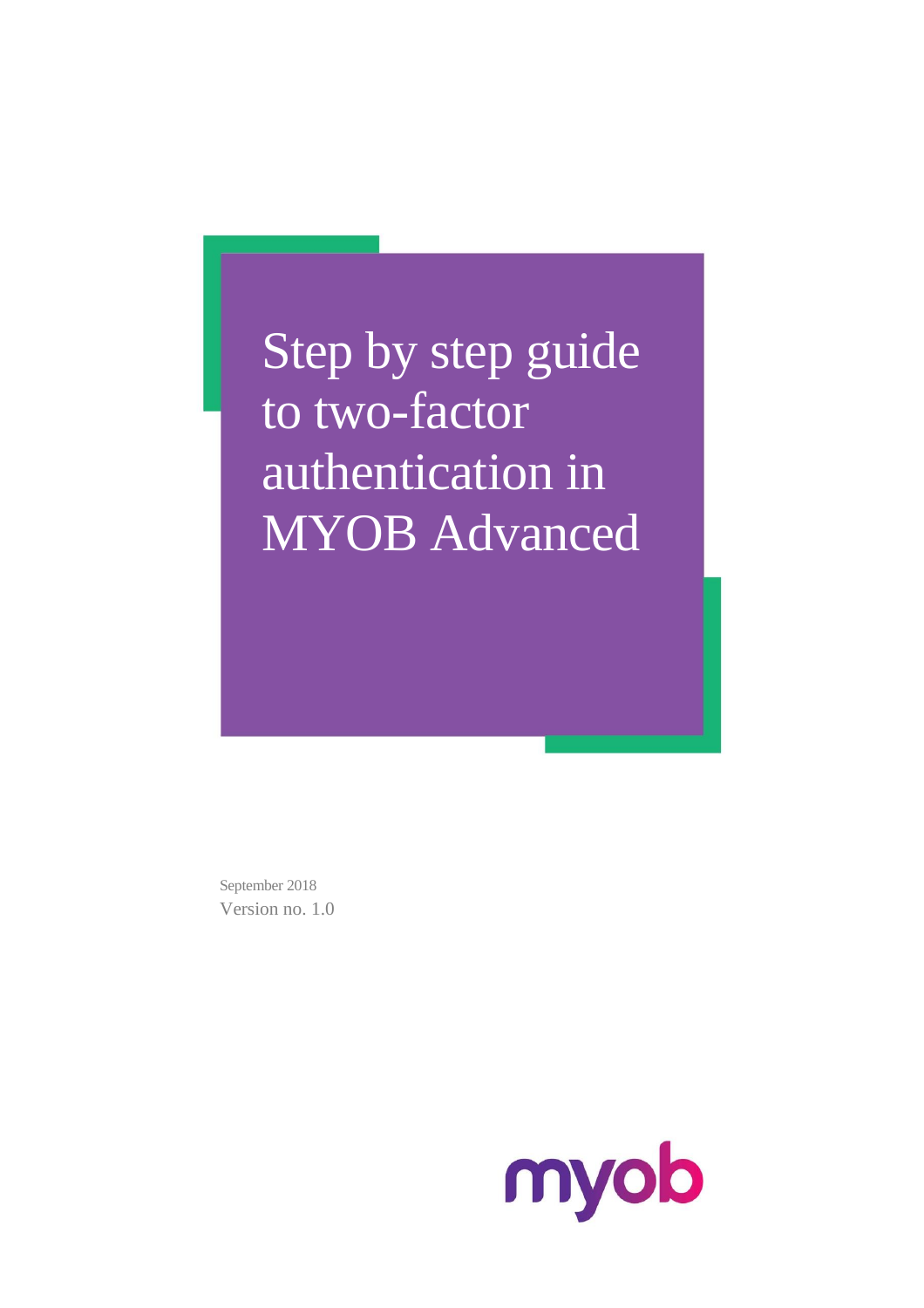### Table of Contents

| Introduction 3 |  |
|----------------|--|
|                |  |
|                |  |
|                |  |
|                |  |
|                |  |
|                |  |
|                |  |
|                |  |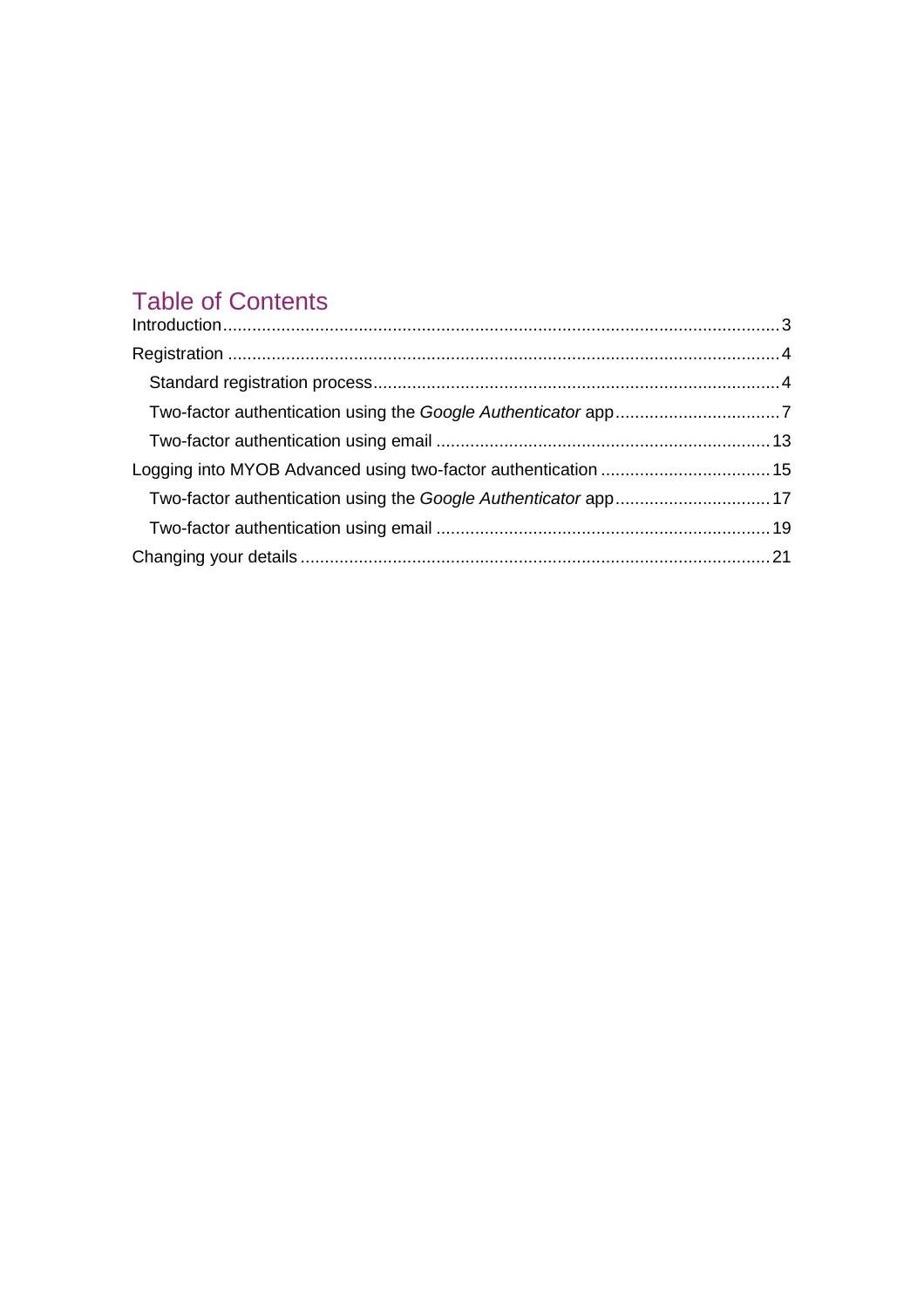## <span id="page-2-0"></span>Introduction

As a user of MYOB Advanced, you have the opportunity to use your software anywhere, anytime on any device—this flexibility helps you connect to your data whenever you need it. Keeping your data protected in this highly flexible environment is MYOB's top priority.

We're committed to doing everything we can to prevent purposeful unauthorised access to your data by utilising best practice security measures. Often a password is where users are most vulnerable, as there are increasingly sophisticated techniques to source or guess passwords and users sometimes share passwords across platforms for convenience.

To protect your data even if your password is compromised, we're implementing two-factor authentication into MYOB Advanced. By using two-factor authentication to log in, your data will be even safer with MYOB Advanced.

In this guide we will take you step-by-step through the various processes you may encounter when using two-factor authentication.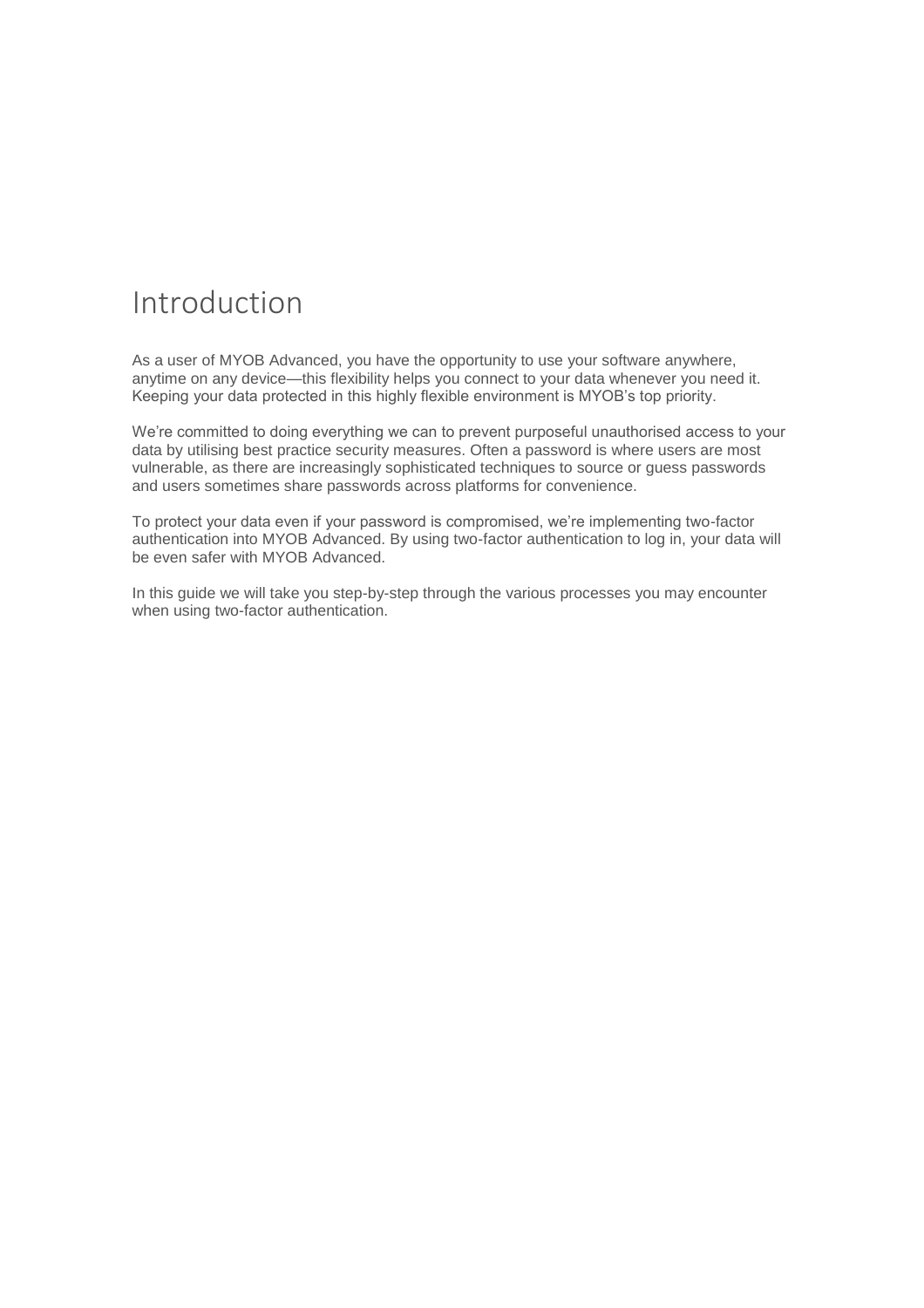### <span id="page-3-0"></span>Registration

The registration process is separated into three sections:

- 1. Standard registration process
- 2. Setting up the authenticator app for two-factor authentication OR
- 3. Setting up your email for two-factor authentication

<span id="page-3-1"></span>Standard registration process

The registration can be initiated by clicking on the Sign Me Up! button on the in-product message within MYOB Advanced:

| Safeguard your data with new security measures from MYOB Advanced                                                                                                                                                                                                                                                                                                 |  |  |
|-------------------------------------------------------------------------------------------------------------------------------------------------------------------------------------------------------------------------------------------------------------------------------------------------------------------------------------------------------------------|--|--|
| We're building an extra layer of security into our login process known as two-factor authentication or 2FA. In the future when you sign in, you'll be asked to enter<br>a code sent to you separately which helps to protect your data even if your password has been compromised. You'll need to make this change very soon to<br>ensure your data is kept safe. |  |  |
| You can learn more here https://myob.com/advanced2fa                                                                                                                                                                                                                                                                                                              |  |  |
| Remind me later<br>Sign Me Up!                                                                                                                                                                                                                                                                                                                                    |  |  |
|                                                                                                                                                                                                                                                                                                                                                                   |  |  |



1 1 **myob have a structure of the signup screen**  $\mathbf{y}_0$  will be directed to the signup screen where the system will by default bring through and pre-populate the email field with the email address set against your user account in MYOB Advanced.

> The email address that you enter here will become your future user name for logging in to MYOB Advanced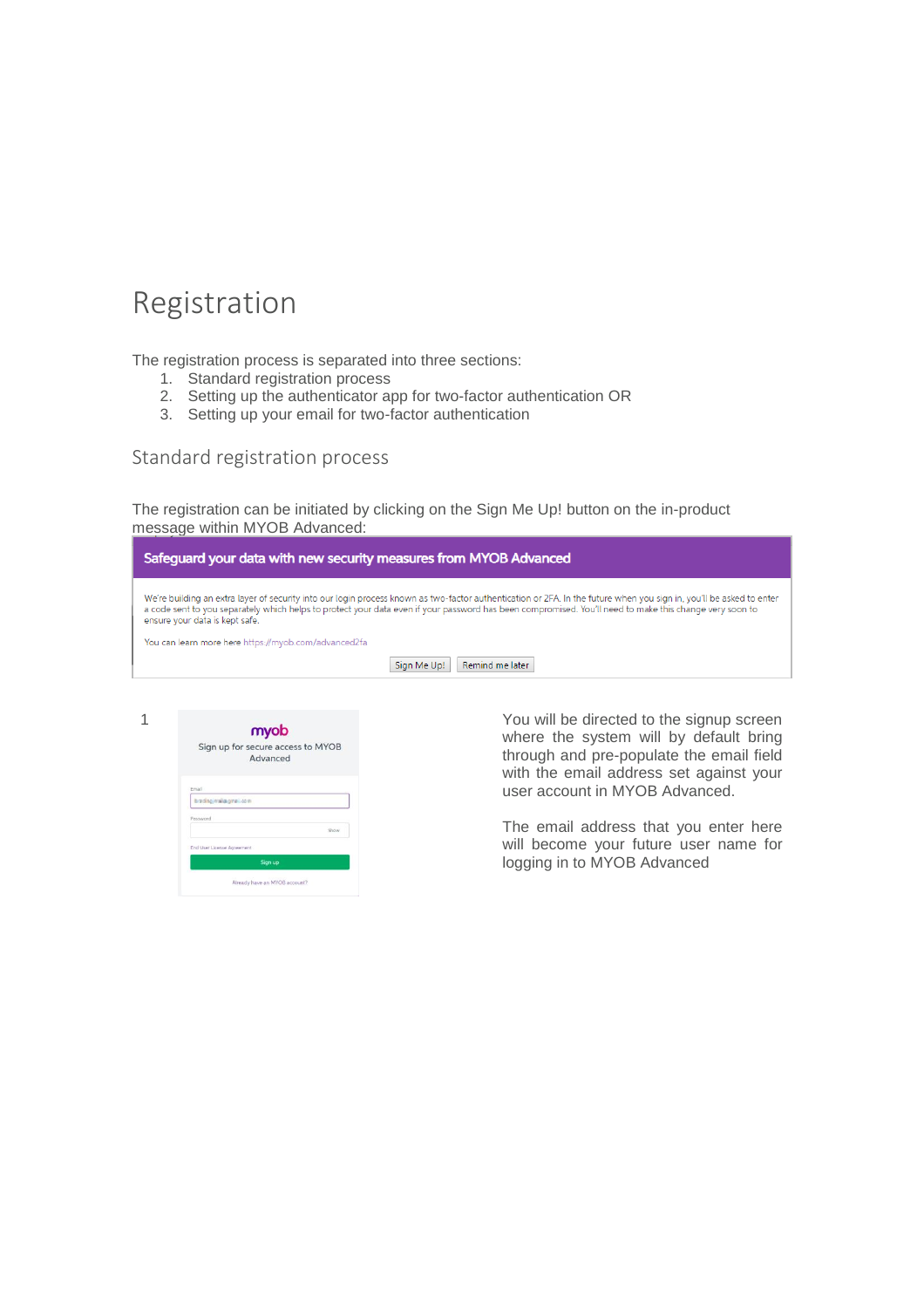

Improve your online security



The time has come.

It's time to turn on two factor authentication (2FA). Click the button below to get set up. Learn more.

password.

The requirements for the password are illustrated in the middle of the screen:

- 8 characters
- 1 uppercase letter
- 1 numerical digit
- 1 lowercase letter

As you are entering the password the system will tick off each requirement and give an indication of your password strength. It is strongly encouraged to ensure your password achieves a Very Strong rating.

3 **CONCORREGATE:** The next step starts the process to configure two-factor authentication configur e two -factor authentication.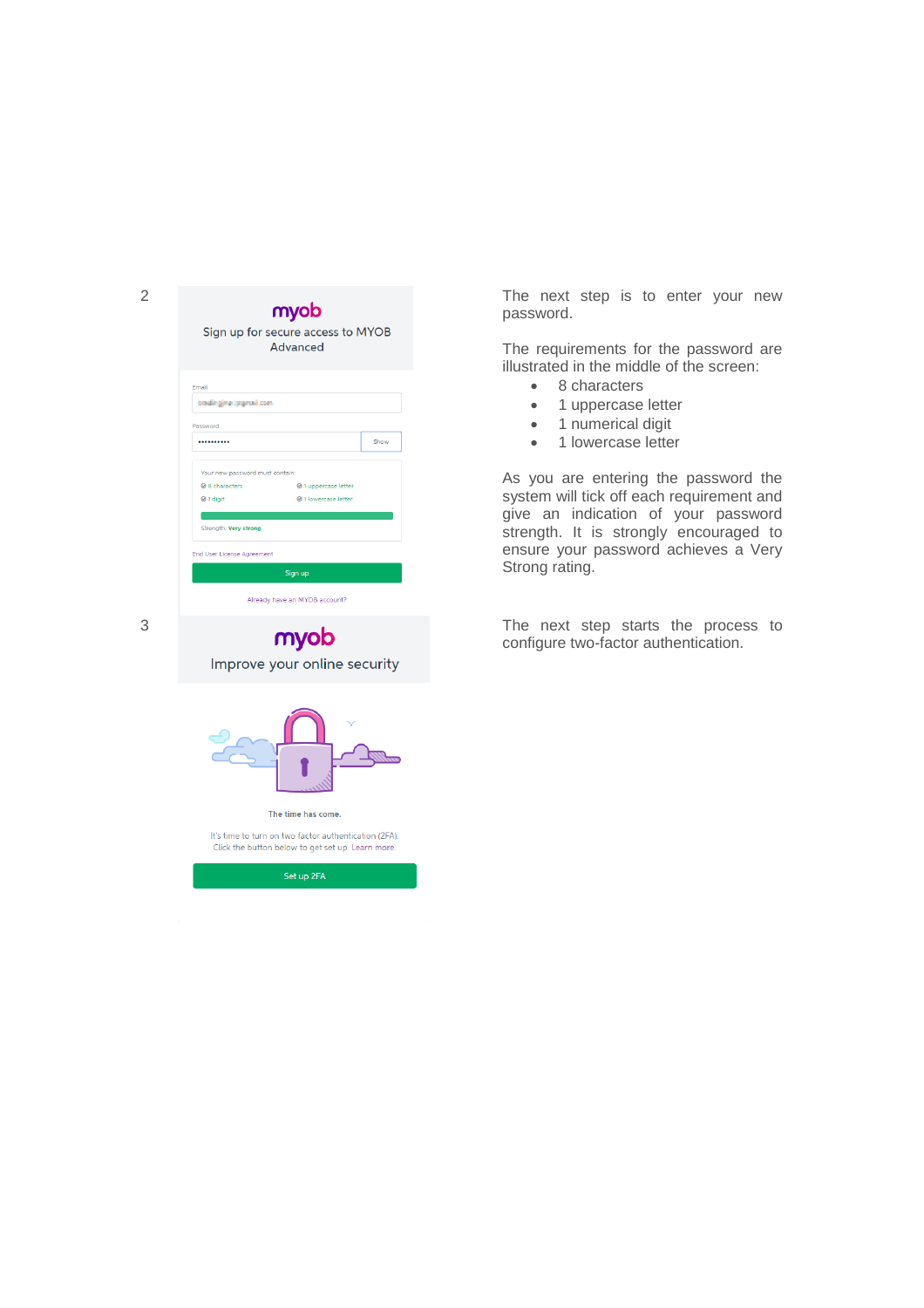| 4 | myob<br>Two factor authentication                                                                              |                               | The first step in the two-factor<br>authentication journey is to decide<br>whether you will use the mobile                                                 |
|---|----------------------------------------------------------------------------------------------------------------|-------------------------------|------------------------------------------------------------------------------------------------------------------------------------------------------------|
|   |                                                                                                                |                               | application or email to receive your<br>second factor authentication code.                                                                                 |
|   | How do you want to set up two-factor authentication? Don't worry,<br>you can change this later if you need to. |                               | MYOB recommends using the mobile<br>application where possible, as it provides<br>a higher level of security for access to<br>your MYOB Advanced solution. |
|   | Mobile app                                                                                                     | Email                         |                                                                                                                                                            |
|   | Protection strength: Strong                                                                                    | Protection strength: Moderate |                                                                                                                                                            |
|   | Recommended                                                                                                    |                               |                                                                                                                                                            |
|   | Help me choose                                                                                                 |                               |                                                                                                                                                            |
|   | <b>Next</b>                                                                                                    |                               |                                                                                                                                                            |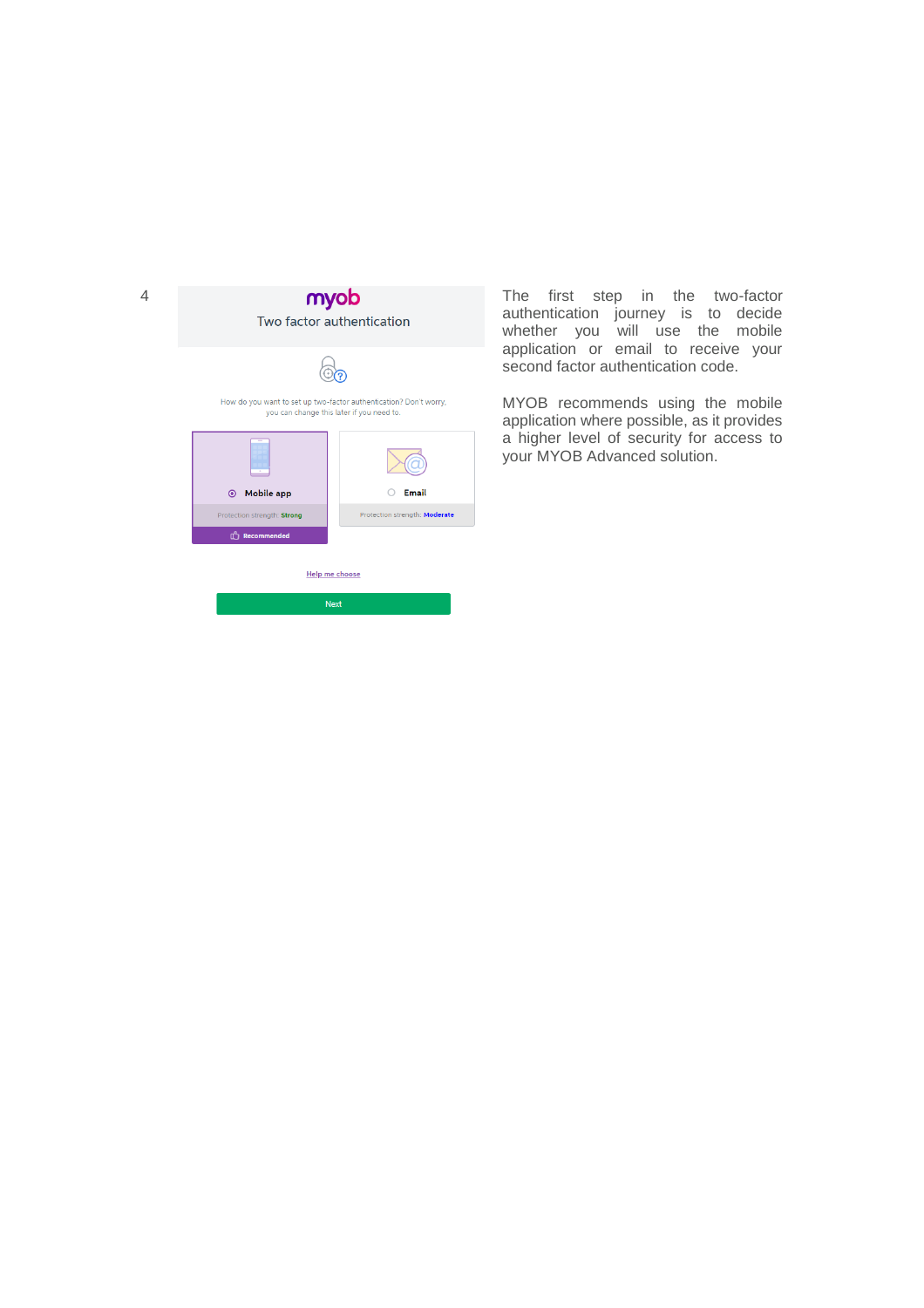#### <span id="page-6-0"></span>Two-factor authentication using the *Google Authenticator* app

The mobile application required is the Google Authenticator, which can be downloaded by searching for it by name in the relevant app store depending on the device you are using.

The application is supported for:

- Apple IOS devices such as iPhones
- Android devices
- Windows-based devices

| myob<br>What type of device do you have?                                                                                                                                                                                      |  |
|-------------------------------------------------------------------------------------------------------------------------------------------------------------------------------------------------------------------------------|--|
| Step 1/3<br>To turn on two-factor verification, you'll need an authenticator app for your<br>phone. You'll use this to get a unique authentication code when you sign in.<br>$\triangle$ iOS<br><b>III</b> Windows<br>Android |  |

Choose which type of device you will be using to receive the second authentication factor.

2 At this stage you need to switch to<br> **COVID A** At this stage you need to switch to<br> **COVID A** Your device and download the app Download Google Authenticator for iOS Step 2/3 Download Google Authenticator by searching for 'Google Authenticator' in your device's app store rd party security applications, you agree to our Terms and Conditions « Back a step  $\ensuremath{\mathsf{Cancel}}$ 

Cancel set up

your device and download the app from the relevant app store.

In this example, the Apple iOS option has been selected.

**Once you have downloaded and installed the app on your device**, click the *OK I've downloaded the app* button, as the next steps require you to configure the app for use with MYOB Advanced.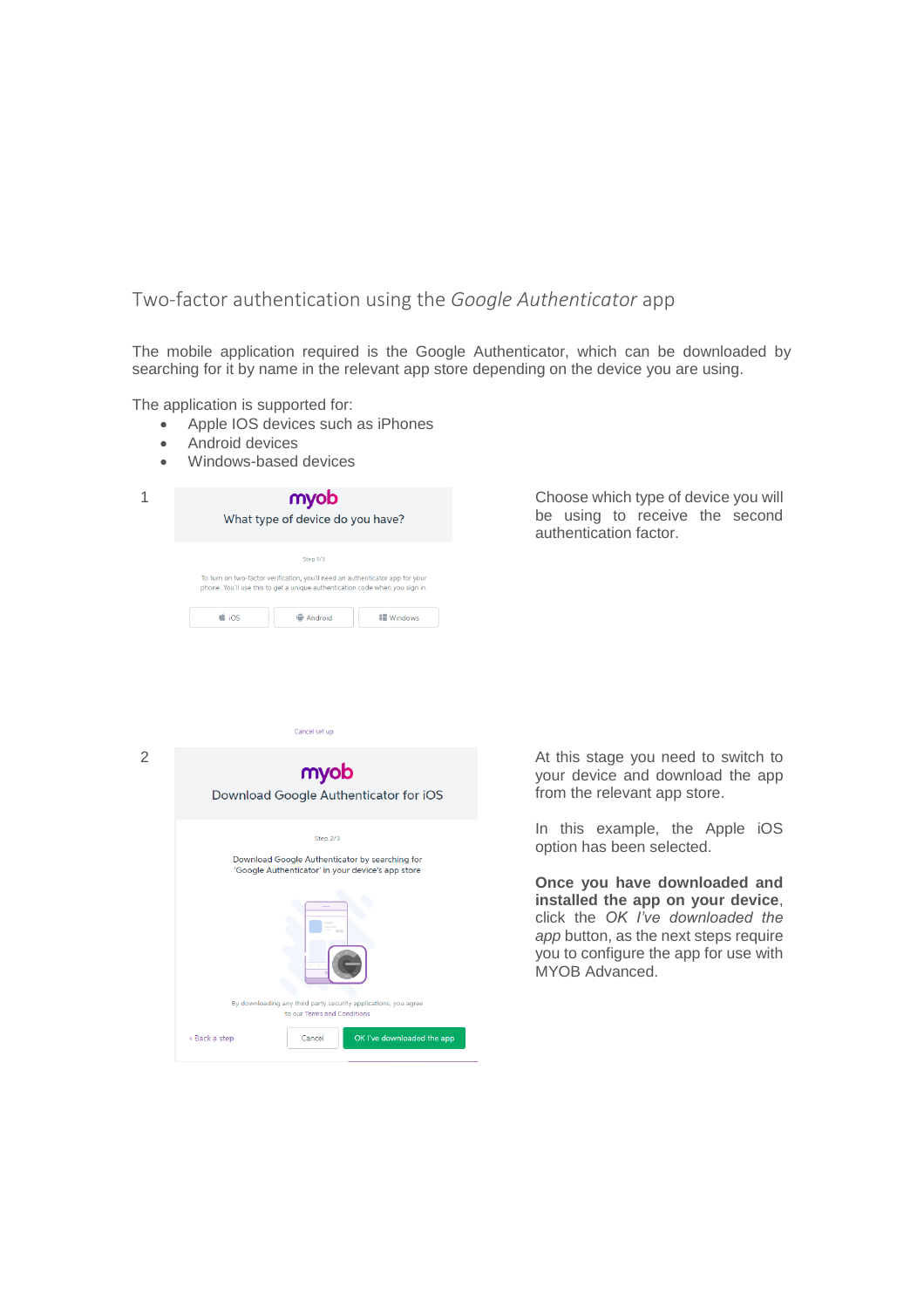

similar to the example on the left, which is used as part of the<br>configuration of the Google of the Google Authenticator app .

Leave this page open on your monitor screen and switch to the device on which you have installed the app.

4



This example shows an iPhone where the Google Authenticator app has been installed.

This device has already been configured for other applications —if this is the first time you are using the app, the screen should be empty when you open it.

To start the registration process, click the + icon on the top right of the screen.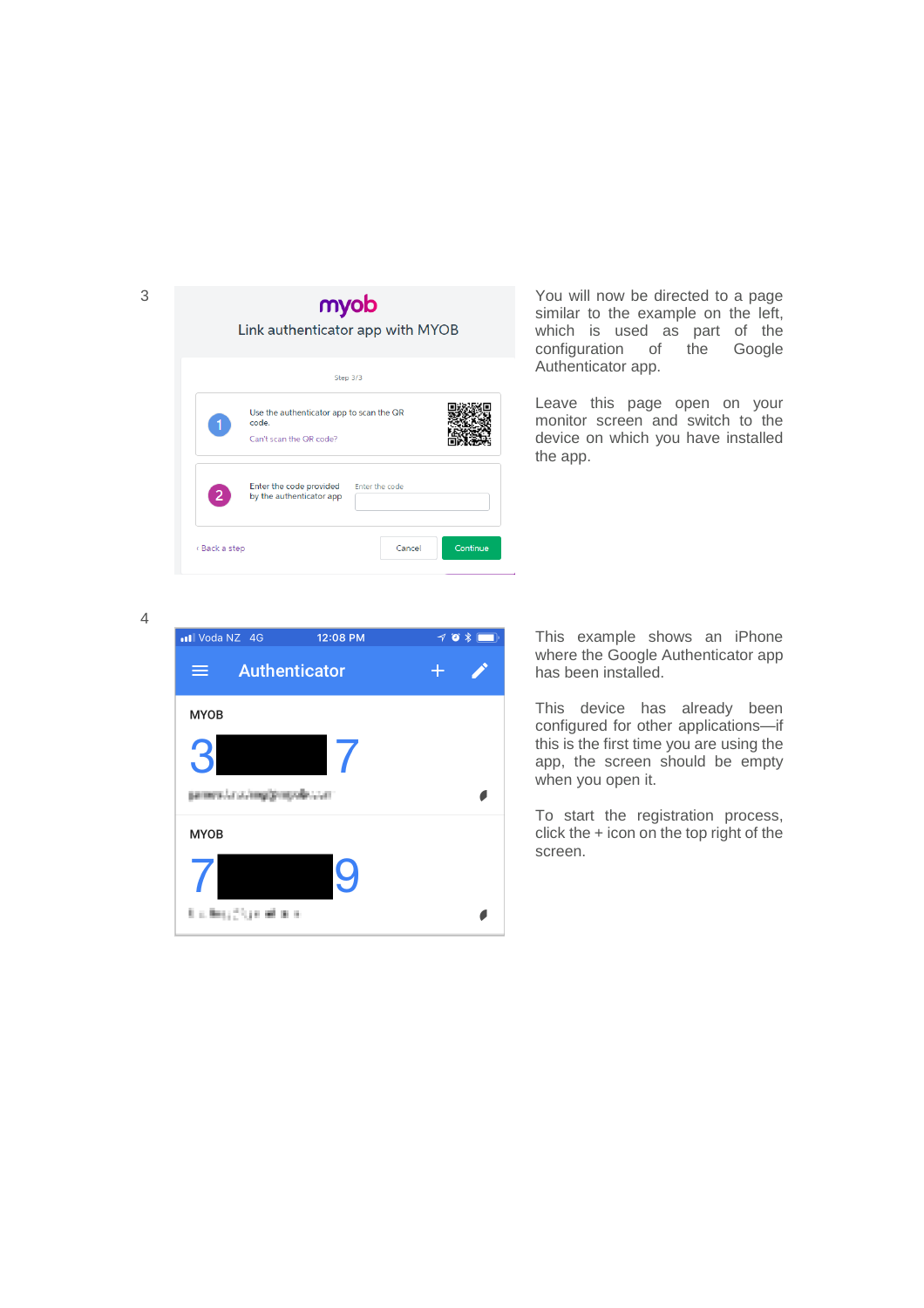



screen to *Scan barcode*.

This will allow you to take a photograph of the barcode that is displayed on your monitor

your device with the barcode image displayed on your computer monitor.

Once you have lined it up, the device will automatically take the necessary picture—you don't need to click any button on your device.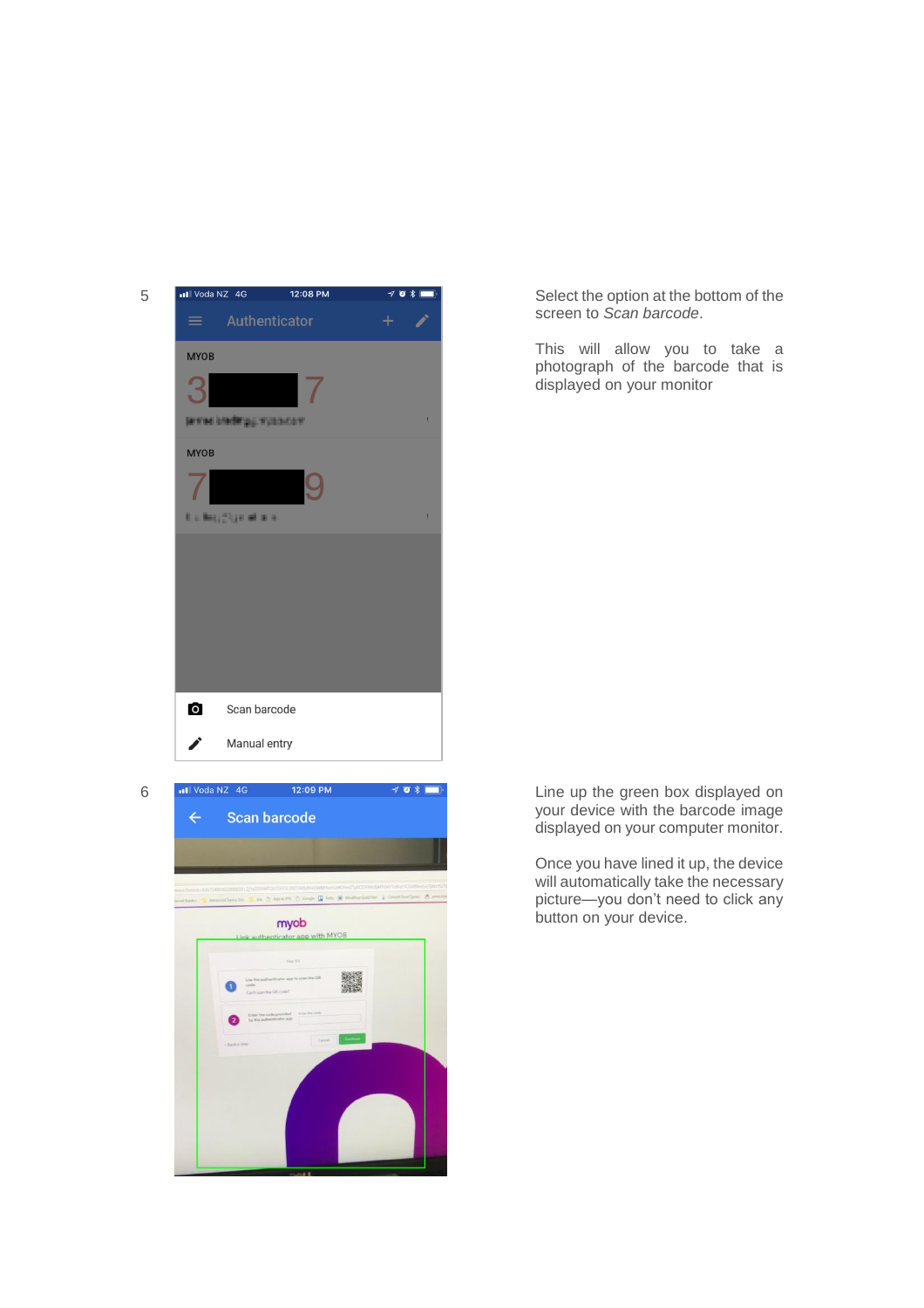

your device screen displaying a code.

The code that is displayed needs to be entered into the field on you r computer monitor.

Again, unless you are using the app for other applications, you should only have a single code displayed on your screen.

#### myob Link authenticator app with MYOB

|                | Step 3/3                                                                     |                          |
|----------------|------------------------------------------------------------------------------|--------------------------|
| 1              | Use the authenticator app to scan the QR<br>code.<br>Can't scan the QR code? |                          |
| $\overline{2}$ | Enter the code provided<br>by the authenticator app                          | Enter the code<br>845658 |
| « Back a step  |                                                                              | Continue<br>Cancel       |

8 Enter the code displayed on your device into the field on your computer.

> (The code in this example doesn't match the code displayed in the screenshot above —the screenshots were taken at different times and authentication codes are time sensitive. In your case, the code displayed on the app is the code you enter here.)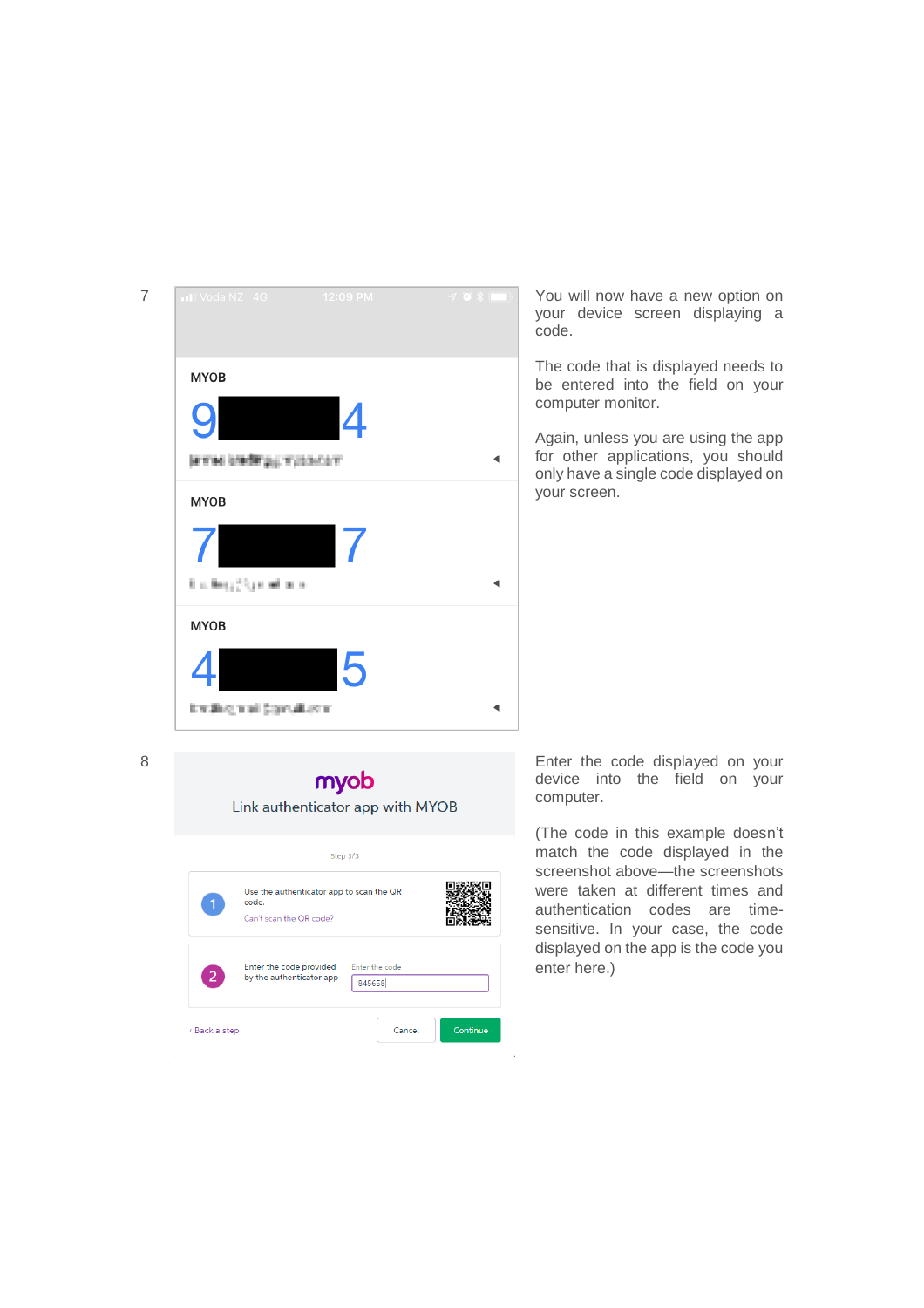

two -factor authentication for your MYOB Advanced account and taken a giant leap forward for your security.

There is still a final step to go through to finalise the registration process.

containing second factor codes that can be used in situations where you may not be able to access your device.

Click on the *Download 10 backup codes* link, which will open the standard window allowing you to save the file. Ensure that you save this file in a safe location.

can be used if your device is not available. Each code can be used only once, but you can generate more when you need to.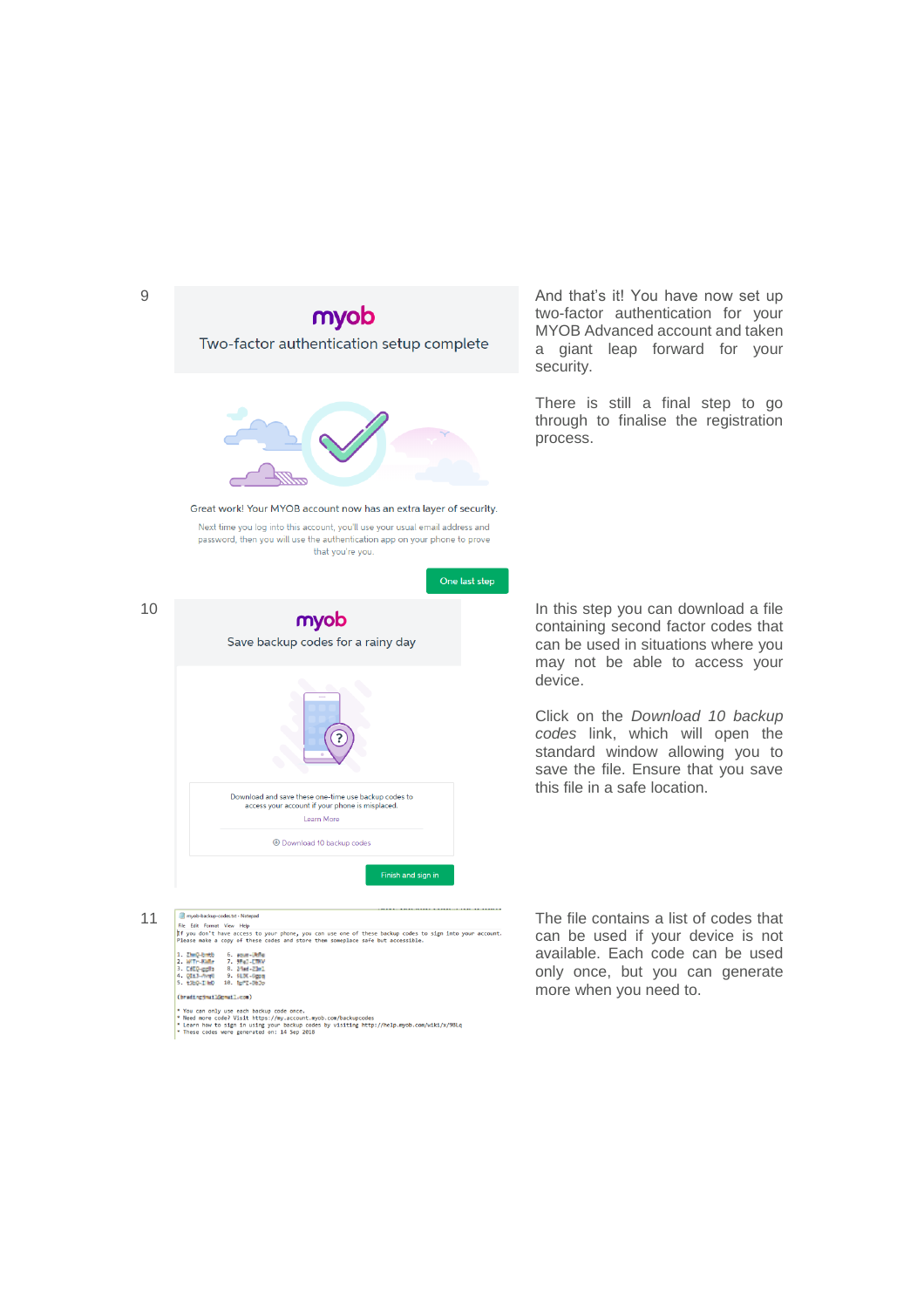

Click on the *Finish and sign in* button and you will be logged in to MYOB Advanced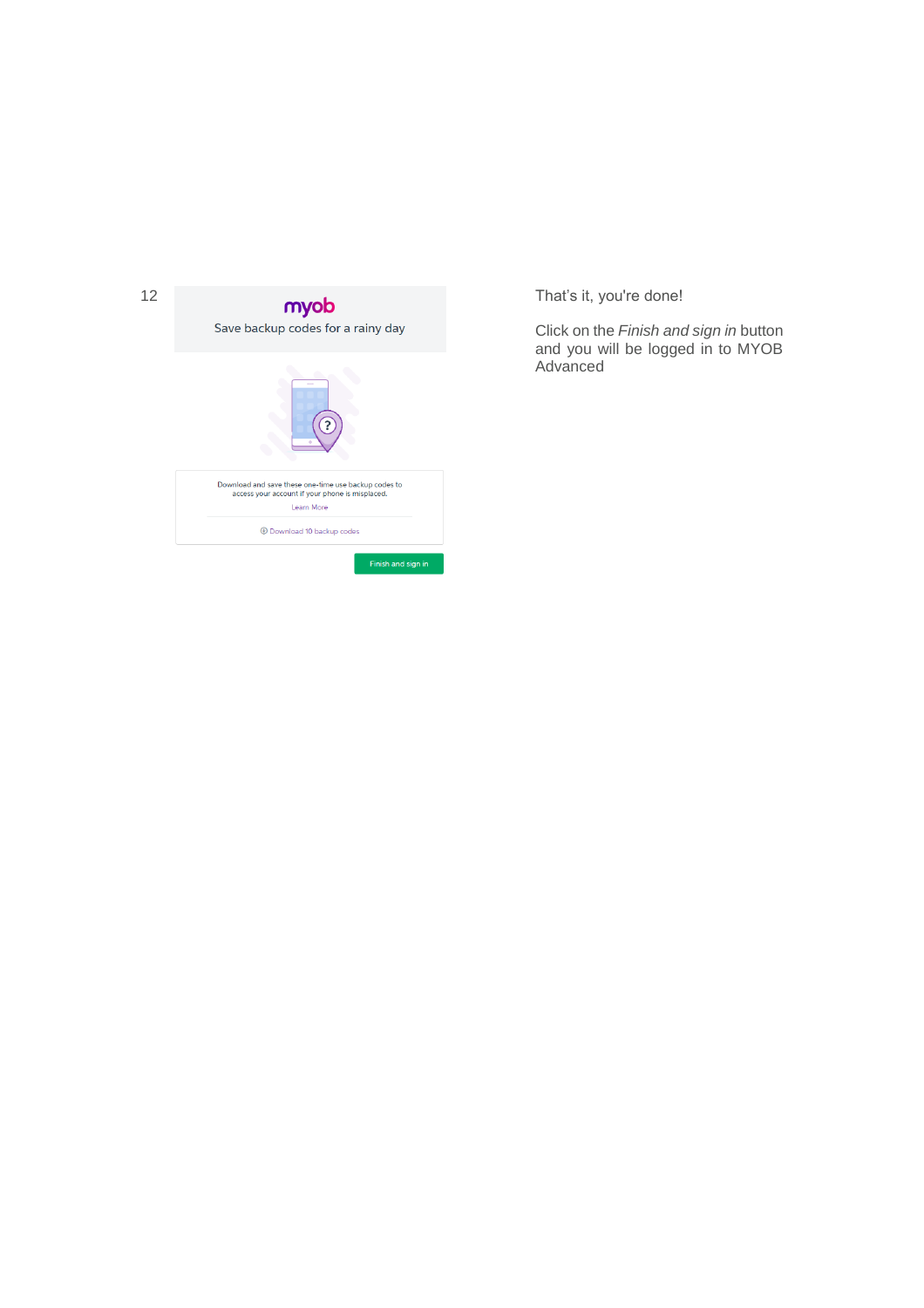### <span id="page-12-0"></span>Two-factor authentication using email

| myob<br>Two factor authentication                                                                              |                               |
|----------------------------------------------------------------------------------------------------------------|-------------------------------|
|                                                                                                                |                               |
| How do you want to set up two-factor authentication? Don't worry,<br>you can change this later if you need to. |                               |
|                                                                                                                |                               |
| <b>Mobile app</b>                                                                                              | Email<br>$\odot$              |
| Protection strength: Strong                                                                                    | Protection strength: Moderate |
| Recommended                                                                                                    |                               |
| <b>Help me choose</b>                                                                                          |                               |
| <b>Next</b>                                                                                                    |                               |

If you do not have access to a device, the option to use email to receive the second factor authorisation code is also available.

After clicking *Next*, the system will send an email to the email address you used in the first step of the registration process.



The MYOB team http://www.myob.com

2 **myob** The email will contain the second factor code to enter into the field on the registration form, as in the example here.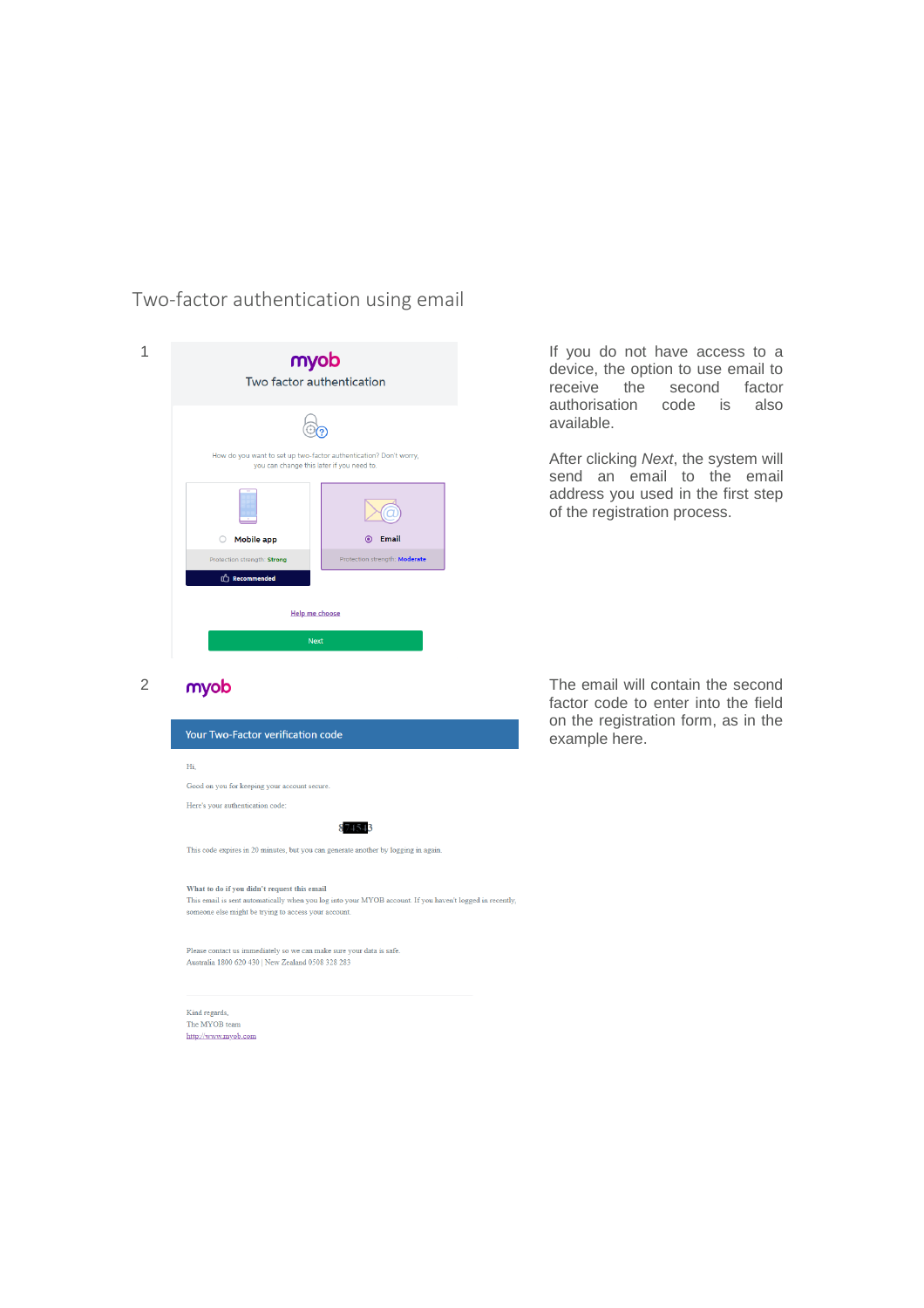| 3 | myob<br>Set up email two factor                                                                                                      | Once you have entered the code,<br>click Verify and that's it, you're<br>done!<br>You will be directed back to MYOB<br>Advanced. |
|---|--------------------------------------------------------------------------------------------------------------------------------------|----------------------------------------------------------------------------------------------------------------------------------|
|   | We've just sent an authentication code to your email -<br>brading mychologies Lean<br>Enter your authentication code<br><b>MAR</b> 3 |                                                                                                                                  |
|   | <b>Verify</b>                                                                                                                        |                                                                                                                                  |
|   | Cancel                                                                                                                               |                                                                                                                                  |
|   | I need help                                                                                                                          |                                                                                                                                  |
|   | Signing in as<br>public generalistics and com-                                                                                       |                                                                                                                                  |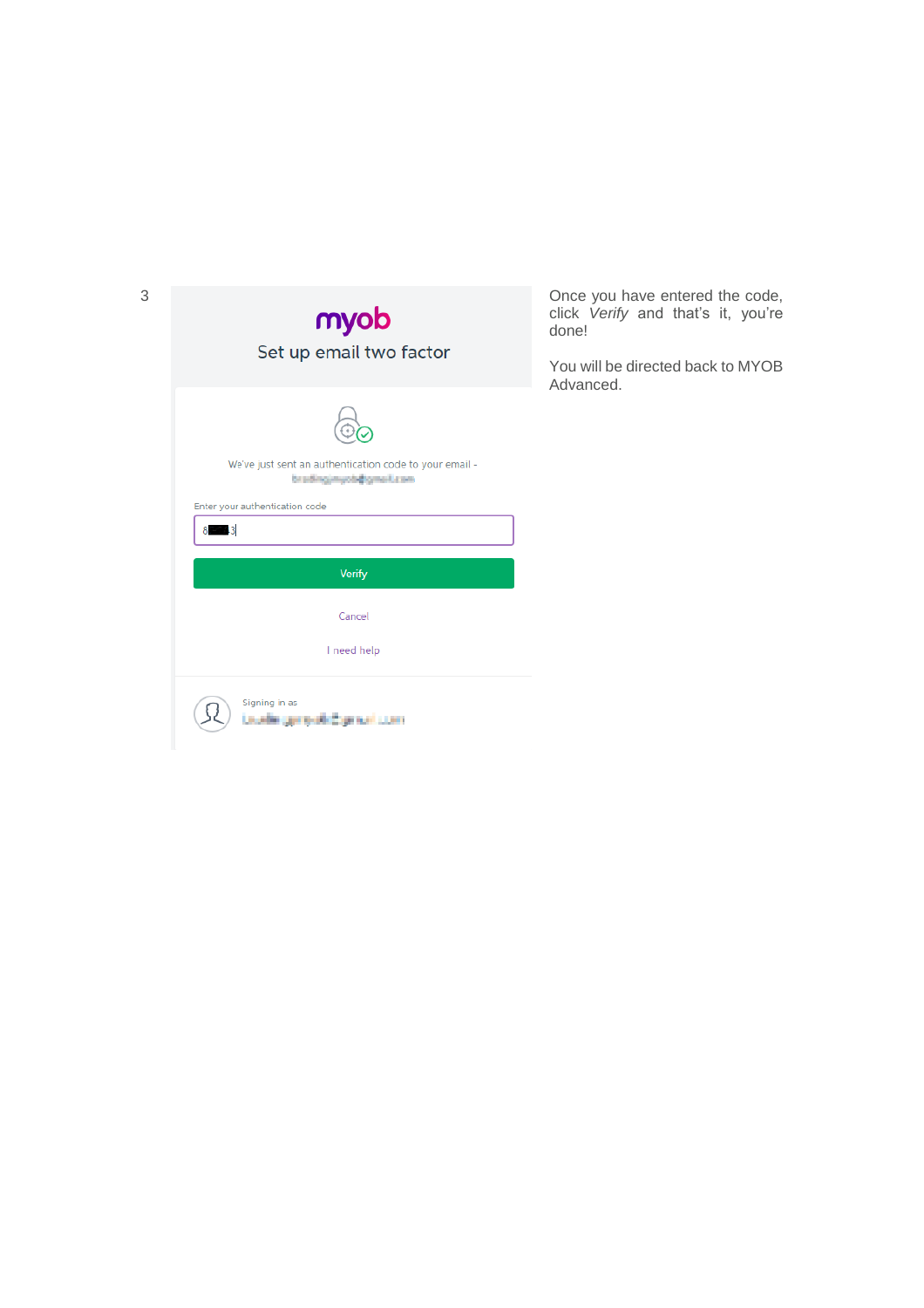## <span id="page-14-0"></span>Logging into MYOB Advanced using two-factor authentication

Once you have registered for and enabled two-factor authentication, the login process does not change much; it simply requires one additional step to enter the second authentication factor.

| 1<br>myob                                                                                                                                                                                                                           | You will notice that the login<br>screen has a new Sign in with<br>Secure Authentication option.                                       |
|-------------------------------------------------------------------------------------------------------------------------------------------------------------------------------------------------------------------------------------|----------------------------------------------------------------------------------------------------------------------------------------|
| Sign in to MYOB Advanced<br>We are improving security. All users must secure their<br>accounts by December 1 2018 Read more                                                                                                         | Once you have completed the<br>registration process outlined<br>above, you can now log in to<br>MYOB Advanced using<br>this<br>option. |
| My Username<br>My Password                                                                                                                                                                                                          |                                                                                                                                        |
| Sign In<br>OR<br>Α<br>Sign in with Secure Authentication                                                                                                                                                                            |                                                                                                                                        |
| Forgot Your Credentials?<br>Customized: FinancialDashboards<br>Build 2018.1.2.120 [18.108.0016.162]                                                                                                                                 |                                                                                                                                        |
| Use of this software is subject to the End User Licence Agreement<br>Service running on server<br>Sign up to receive<br><b>Advanced Enterprise</b><br>outage notifications.<br>019<br>More information available at status.myob.com |                                                                                                                                        |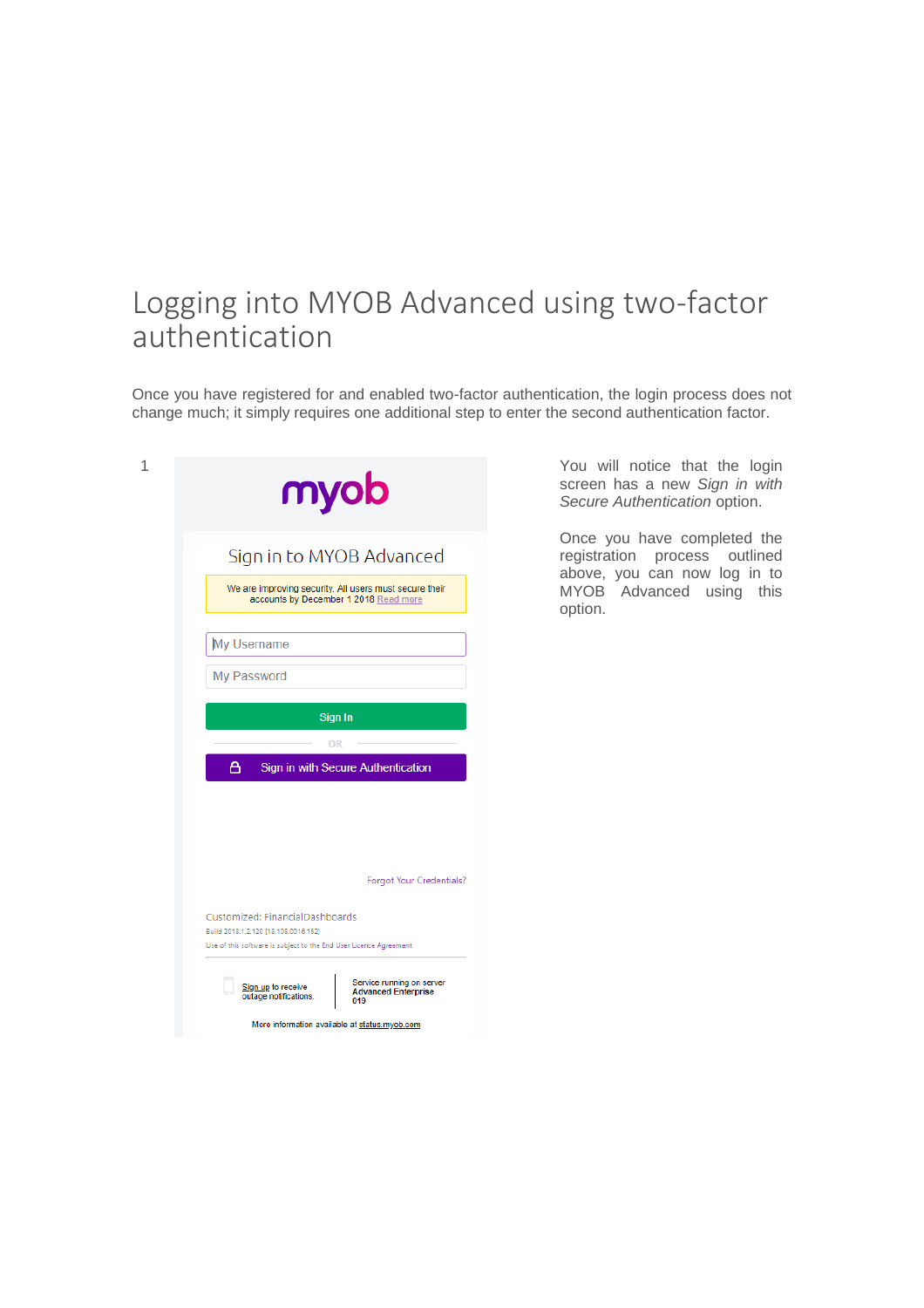| $\overline{2}$ | myob<br>Sign in to MYOB Advanced                     | You will be directed to a slightly<br>different login screen. |
|----------------|------------------------------------------------------|---------------------------------------------------------------|
|                | Email<br>Password<br>Show                            |                                                               |
|                | Stay signed in for 12 hours (i)<br>$\Box$<br>Sign in |                                                               |
|                | Forgotten your password?                             |                                                               |

| Sign in to MYOB Advanced        |  |  |
|---------------------------------|--|--|
| Email<br>beading with mail.com  |  |  |
| Password<br>Show                |  |  |
| Stay signed in for 12 hours (i) |  |  |
| Sign in                         |  |  |
| Forgotten your password?        |  |  |

3 Enter your login details.

**Note:** these are the login details configured as part of the registration steps defined above, consisting of the email and password you entered. These may be different to the user credentials you previously used when logging in to MYOB Advanced.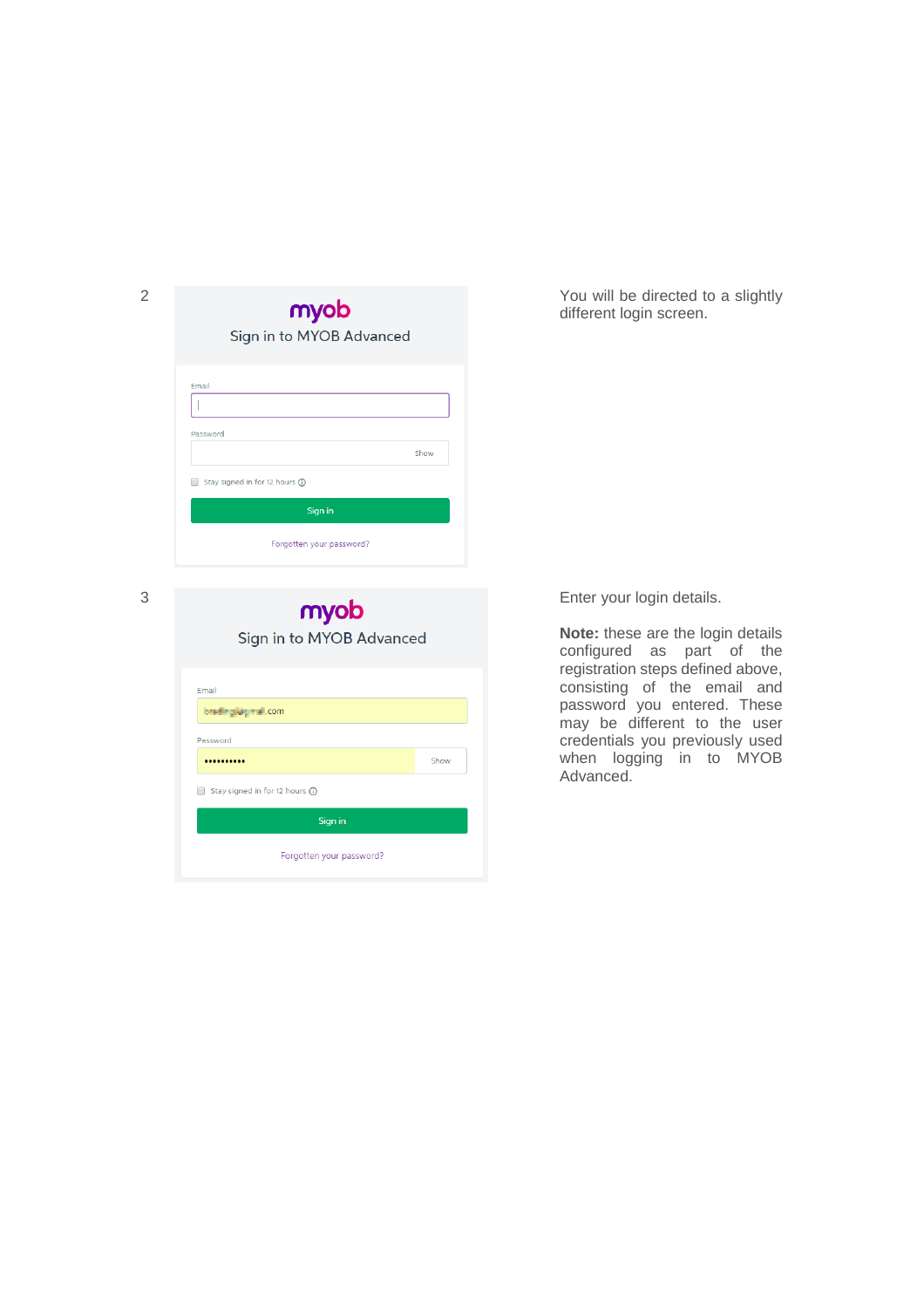<span id="page-16-0"></span>Two-factor authentication using the *Google Authenticator* app

| Two-factor authentication<br>Get a verification code from your authentication app.<br>Enter your authentication code<br>I<br>Trust this device for 30 days <sup>®</sup><br>Sign in<br>Try a different way to verify your account<br>Signing in as<br>permit brooking@exyed.com<br>$\overline{2}$<br>ill Voda NZ <mark>全</mark><br>7:27 AM<br>708<br><b>MYOB</b><br>james.brading@myob.com<br><b>MYOB</b><br>bradingj@gmail.com | 1 | myob |  |
|--------------------------------------------------------------------------------------------------------------------------------------------------------------------------------------------------------------------------------------------------------------------------------------------------------------------------------------------------------------------------------------------------------------------------------|---|------|--|
|                                                                                                                                                                                                                                                                                                                                                                                                                                |   |      |  |
|                                                                                                                                                                                                                                                                                                                                                                                                                                |   |      |  |
|                                                                                                                                                                                                                                                                                                                                                                                                                                |   |      |  |
|                                                                                                                                                                                                                                                                                                                                                                                                                                |   |      |  |
|                                                                                                                                                                                                                                                                                                                                                                                                                                |   |      |  |
|                                                                                                                                                                                                                                                                                                                                                                                                                                |   |      |  |
|                                                                                                                                                                                                                                                                                                                                                                                                                                |   |      |  |
|                                                                                                                                                                                                                                                                                                                                                                                                                                |   |      |  |
|                                                                                                                                                                                                                                                                                                                                                                                                                                |   |      |  |
|                                                                                                                                                                                                                                                                                                                                                                                                                                |   |      |  |
|                                                                                                                                                                                                                                                                                                                                                                                                                                |   |      |  |
|                                                                                                                                                                                                                                                                                                                                                                                                                                |   |      |  |
|                                                                                                                                                                                                                                                                                                                                                                                                                                |   |      |  |
|                                                                                                                                                                                                                                                                                                                                                                                                                                |   |      |  |
|                                                                                                                                                                                                                                                                                                                                                                                                                                |   |      |  |
|                                                                                                                                                                                                                                                                                                                                                                                                                                |   |      |  |
|                                                                                                                                                                                                                                                                                                                                                                                                                                |   |      |  |

The system will now direct you to a page requesting the second authentication factor.

At this stage switch to the Google Authenticator app on your device, which will be showing a code under the heading *MYOB.*

Please be aware, the codes that are displayed are time sensitive. The pie chart on the right of the code indicates how much time you have remaining to enter the code and will turn red when there is very little time remaining.

Don't worry if the code goes red or there is only a small amount of time left—wait for the code to expire, and the app will generate a new code that you can use to log in to MYOB Advanced.

If the time runs out and the code regenerates, **you do not need to restart the login process with MYOB Advanced**. Just enter the new code and you will be good to go.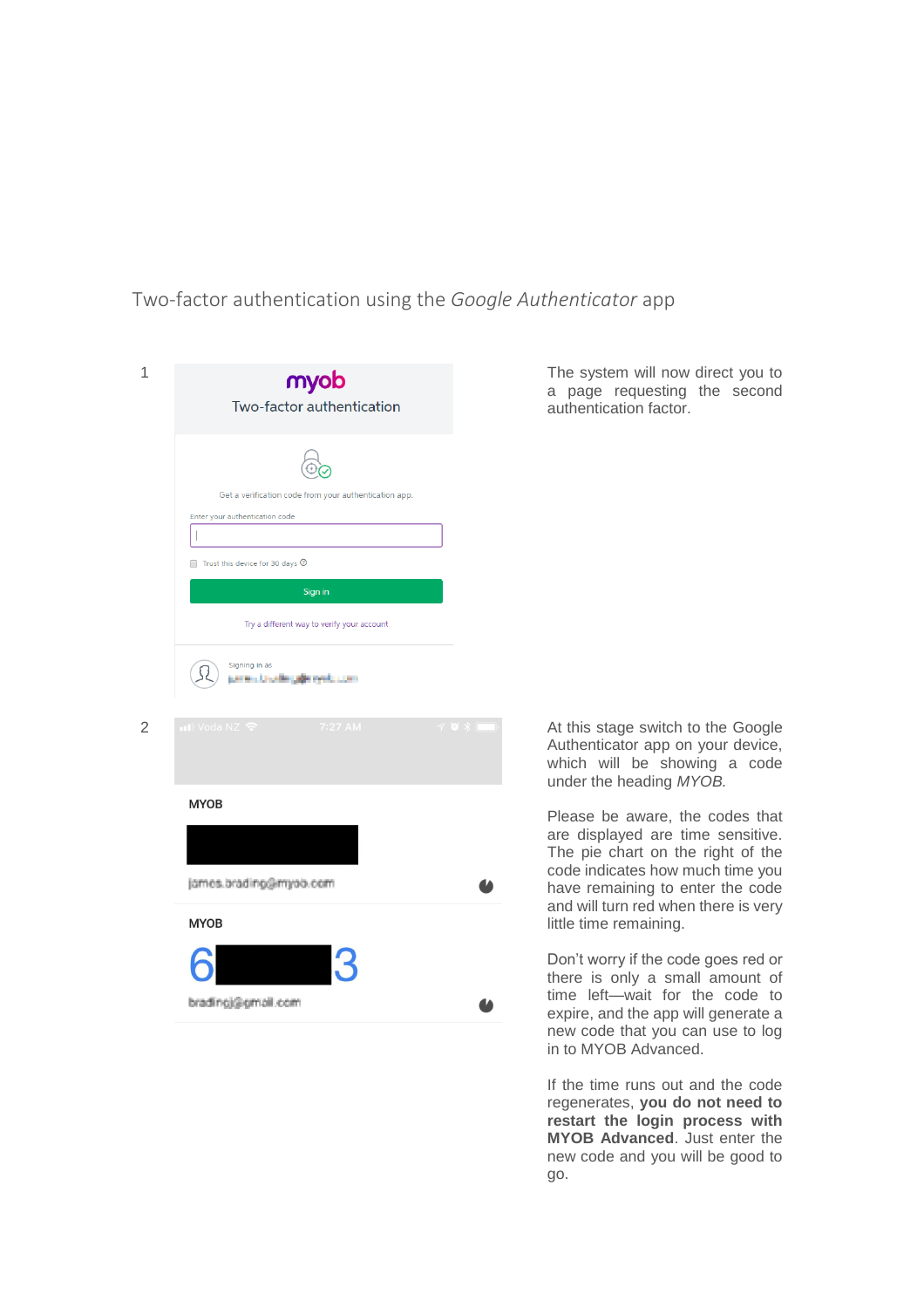| 3 | myob<br>Two-factor authentication                                                                                                     | Enter the code that is displayed on<br>your device and sign in. You're all<br>done!                                                                                                                     |
|---|---------------------------------------------------------------------------------------------------------------------------------------|---------------------------------------------------------------------------------------------------------------------------------------------------------------------------------------------------------|
|   | Get a verification code from your authentication app.<br>Enter your authentication code<br>$6 - 3$<br>Trust this device for 30 days 2 | If you use the same computer<br>every day, you do have an option<br>to Trust this device for 30 days, in<br>which case for the 30 days you will<br>not need to enter a second<br>authentication factor. |
|   | Sign in<br>Try a different way to verify your account<br>Signing in as                                                                |                                                                                                                                                                                                         |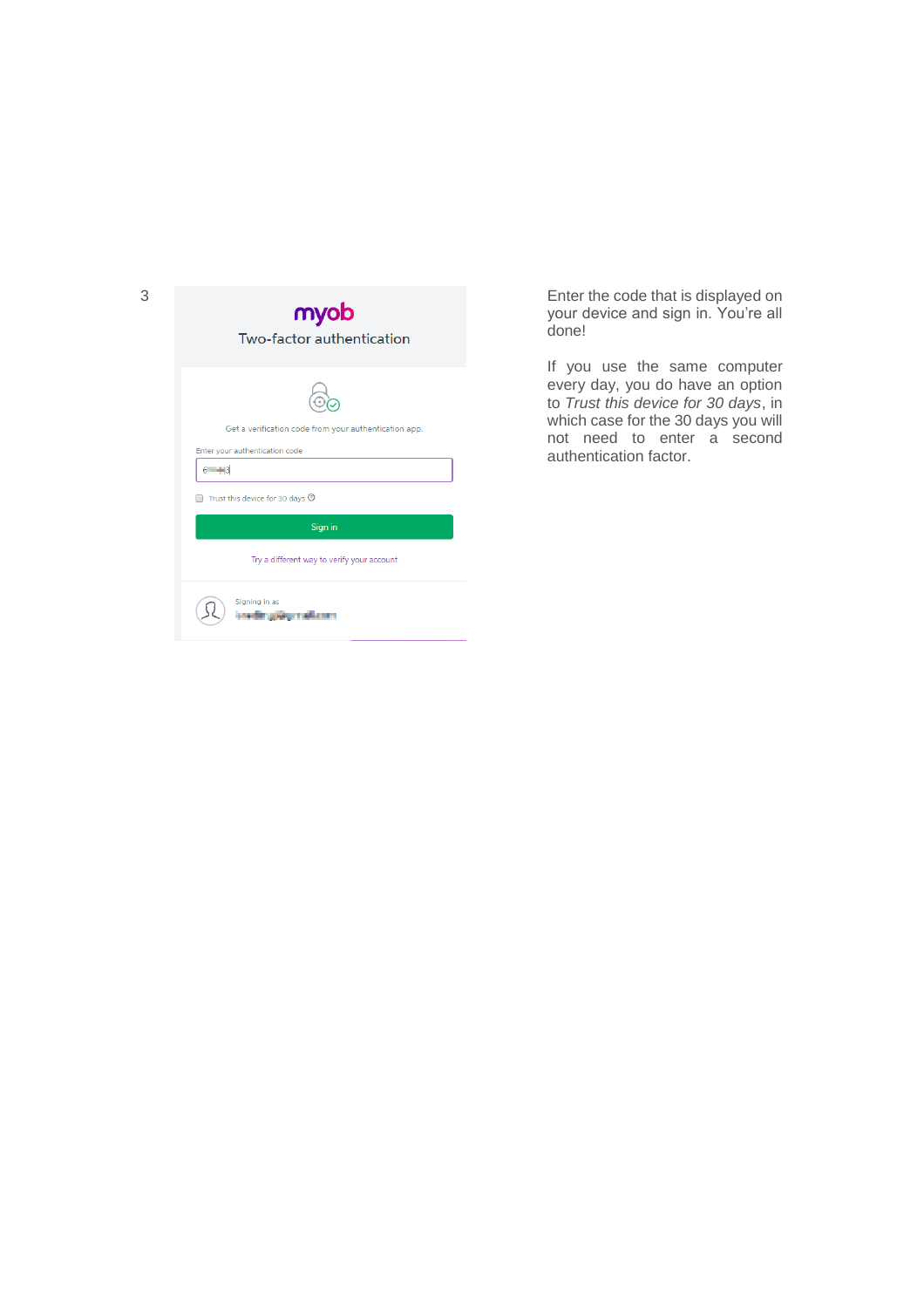<span id="page-18-0"></span>Two-factor authentication using email

| 1 | myob<br>Two factor authentication                                                                                                                                                                               | Once you have entered your<br>email and password, an email will<br>automatically be sent to the email<br>address you used, and you will<br>be directed to the following<br>screen requesting the second<br>authentication factor code. |
|---|-----------------------------------------------------------------------------------------------------------------------------------------------------------------------------------------------------------------|----------------------------------------------------------------------------------------------------------------------------------------------------------------------------------------------------------------------------------------|
|   | We've just sent an authentication code to your email -<br>in adia di palauge de com-<br>Enter your authentication code                                                                                          |                                                                                                                                                                                                                                        |
|   | Trust this device for 30 days (i)                                                                                                                                                                               |                                                                                                                                                                                                                                        |
|   | Sign in                                                                                                                                                                                                         |                                                                                                                                                                                                                                        |
|   | I need help                                                                                                                                                                                                     |                                                                                                                                                                                                                                        |
| 2 | Signing in as<br>Intelligencycloperations                                                                                                                                                                       | Check your email, you should                                                                                                                                                                                                           |
|   | Your Two-Factor verification code                                                                                                                                                                               | receive an email like this.                                                                                                                                                                                                            |
|   |                                                                                                                                                                                                                 |                                                                                                                                                                                                                                        |
|   | Hi,<br>Good on you for keeping your account secure.<br>Here's your authentication code:<br>$3 + 3 + 3$                                                                                                          | Emails can take a few minutes to<br>come through-make sure they<br>do not get caught in any spam                                                                                                                                       |
|   | This code expires in 20 minutes, but you can generate another by logging in again.                                                                                                                              | filters.                                                                                                                                                                                                                               |
|   | What to do if you didn't request this email<br>This email is sent automatically when you log into your MYOB account. If you haven't logged in recently,<br>someone else might be trying to access your account. |                                                                                                                                                                                                                                        |
|   | Please contact us immediately so we can make sure your data is safe.<br>Australia 1800 620 430   New Zealand 0508 328 283                                                                                       |                                                                                                                                                                                                                                        |
|   | Kind regards,<br>The MYOB team<br>http://www.myob.com                                                                                                                                                           |                                                                                                                                                                                                                                        |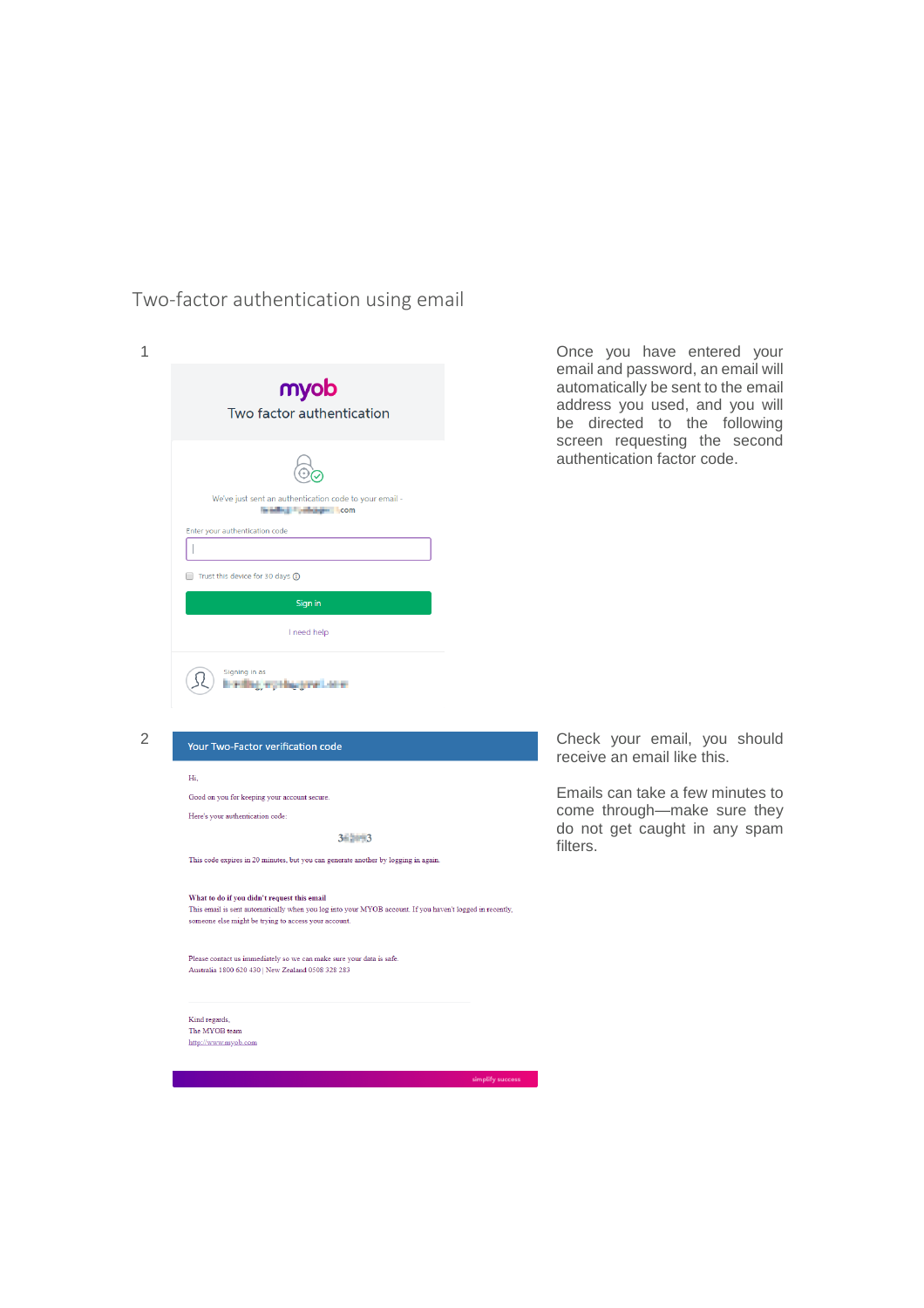| 3 | myob<br>Two factor authentication                                                                                                                                             | Enter the code, and you're done!<br>If you use the same computer<br>every day, you do have an option<br>to Trust this device for 30 days, in<br>which case for the 30 days you<br>will not need to enter a second<br>authentication factor. |
|---|-------------------------------------------------------------------------------------------------------------------------------------------------------------------------------|---------------------------------------------------------------------------------------------------------------------------------------------------------------------------------------------------------------------------------------------|
|   | We've just sent an authentication code to your email -<br>in with a gregoritality medium or<br>Enter your authentication code<br>$3 - 3$<br>Trust this device for 30 days (i) |                                                                                                                                                                                                                                             |
|   | Sign in<br>I need help                                                                                                                                                        |                                                                                                                                                                                                                                             |
|   | Signing in as<br>confirming which provides to                                                                                                                                 |                                                                                                                                                                                                                                             |